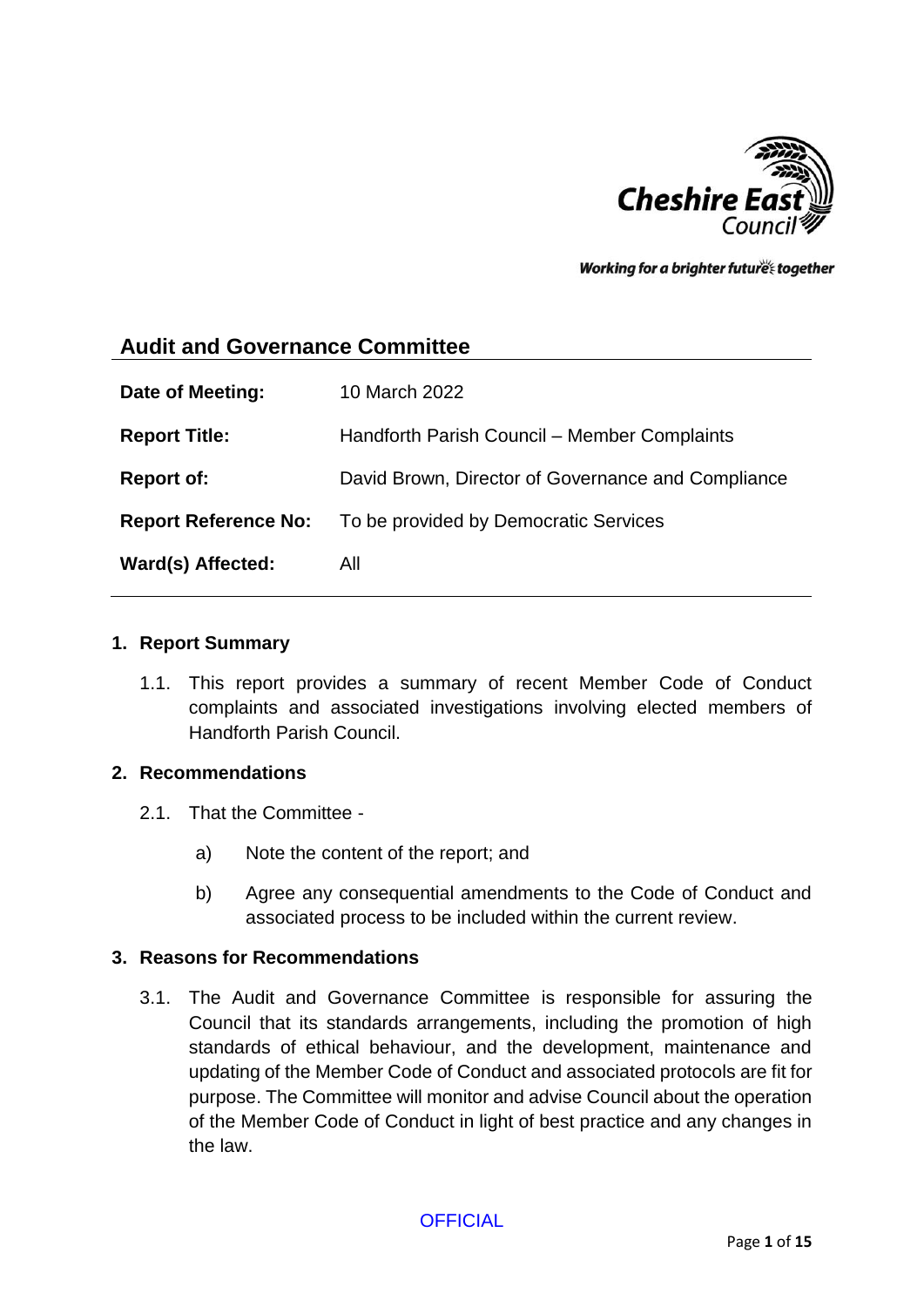- 3.2. The Committee has established a working group to review the procedure for dealing with complaints and to consider the adoption of the revised Local Government Association Model Code of Conduct. This report and its findings are pertinent and should inform that review.
- 3.3. The complaints discussed in this report relate to Handforth Parish Council and, both former and current parish councillors. Cheshire East Council is responsible for administering the Member Code of Conduct process for town and parish councils in the Borough. The complaints discussed in this report have absorbed a significant amount of officer and member time, have resulted in external expense, and have attracted widespread negative media attention. This report ensures the Committee are adequately appraised of the particular circumstances, which include the delays and complications arising during the process, and the consequent significant impact on costs.
- 3.4. Further, the Hearing Sub-Committee involved with these complaints expressed a desire for a summary report to be presented to the Committee once all complaints had been concluded. This would include reflection on how the process could be improved and made more efficient, now that it has been in operation in practical terms for the first time since it was devised.

## **4. Background**

- 4.1. In line with the arrangements for dealing with Member Complaints, the Monitoring Officer (MO) has over many years received complaints in respect of the conduct of councillors of Handforth Parish Council (HPC). The MO database indicates that between 2018 and Nov 2020 a total of 21 formal complaints were received, with the number and frequency of complaints increasing over the last 18 months. The number of complaints rose significantly after media attention in 2020/21.
- 4.2. The current complaints can be broadly grouped under two headings complaints that arose within HPC's membership, and complaints that arose as a result of virtual meetings that took place in December 2020.
- 4.3. These current complaints have resulted a total of 6 separate investigation reports which combined multiple complaints about conduct from single sources and multiple complaints from the public. Following sequential resignations arrangements to continue to process each report were revised to protect personal data.

## 4.4. **Complaints arising within HPC –**

4.5. The Monitoring Officer received a number of complaints about HPC councillors, mostly from fellow HPC councillors. There is a significant history of complaints on numerous topics over several years. HPC appears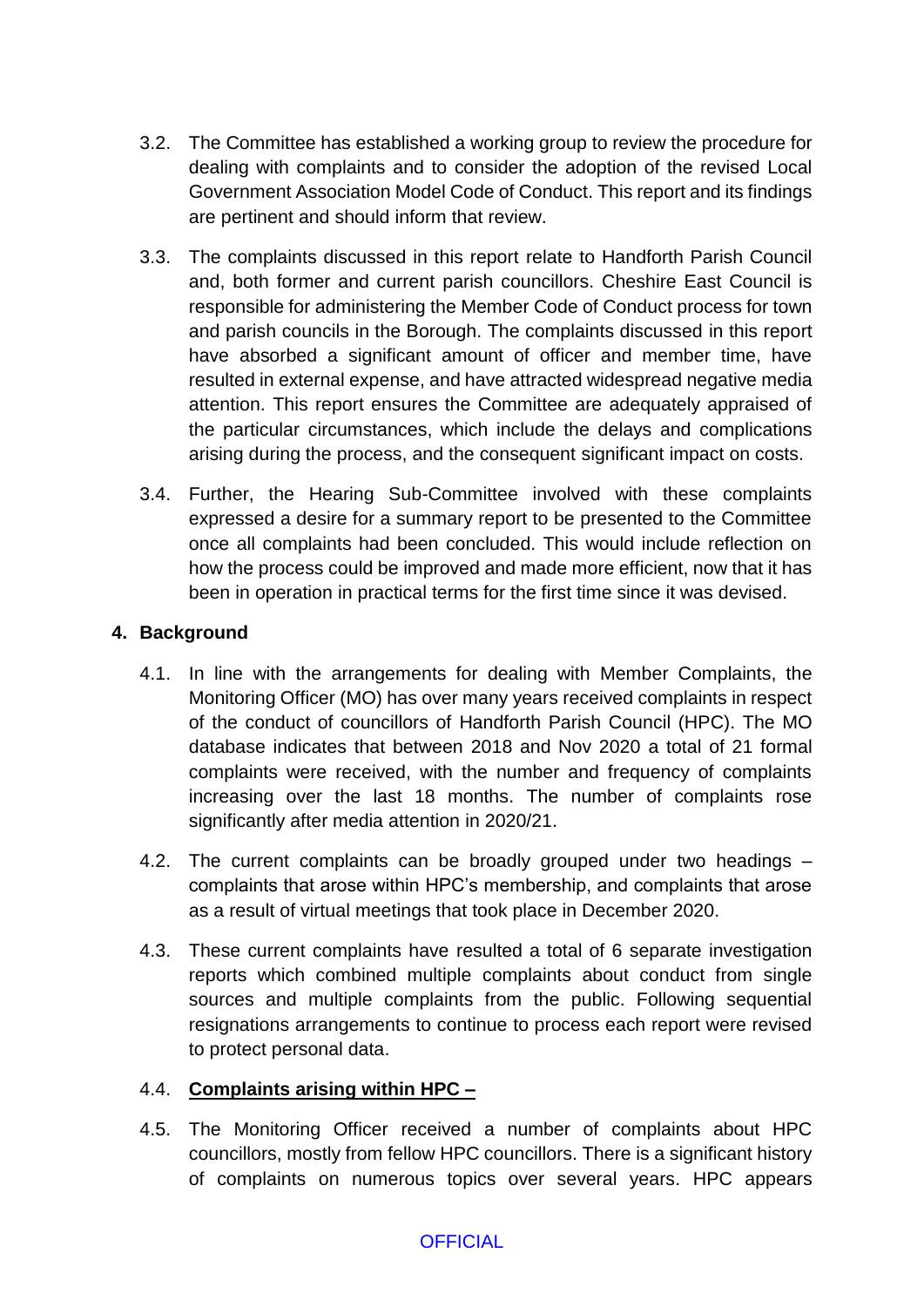historically to have Councillors with very different views on how the parish council should be run. The differences in opinion between Councillors has resulted in referrals to the Monitoring Officer over a wide range of behavioural and conduct issues. The current complaints relate largely to the same underlying issue, namely disagreements regarding the operation of section 85 of the Local Government Act 1972 which deals (amongst other things) with the issue of an elected member failing to attend meetings for six consecutive months, and the implications of this. These allegations also purported to challenge the Chief Executive in the role of Returning Officer, criticise the holding of an election and on several occasions threatened legal proceedings in relation to an election which culminated in a letter before action. Although the start point in such matters is often informal resolution, essentially the continuous threats of legal action prevented informal resolution in this case due to the immediate escalation to a formal challenge.

- 4.6. The complaints arising within HPC were received as follows. On 8 July 2020, the MO received a complaint about two HPC councillors (councillors A, B), reference MO010/20.
- 4.7. On 8 and 16 September 2020, the MO received three further complaints about three HPC councillors (councillors A, B, C) from three fellow HPC councillors (D, E, F). The complaints were in identical terms aside from the identity of the complainant, differences between the parts of the Code of Conduct alleged to have been breached, and differences in supporting documentation.

Complaint MO032/20 – D vs A, B, & C

Complaint MO033/21 – E vs A, B, & C

Complaint MO034/21 – F vs A, B, & C

4.8. On 15 October 2020, the Monitoring Officer received three further complaints about three HPC councillors (D, E, F) from three fellow HPC councillors (A, B, C). The complaints were in identical terms.

Complaint MO043/21 – A vs D, E, & F

Complaint MO040/20 – B vs D, E & F

Complaint MO044/21 – C vs D, E, & F

4.9. On 21 October 2020, the MO received a further complaint about a HPC councillor (councillor C), reference MO039/20. This complaint related to allegations of intimidation and bullying by a councillor.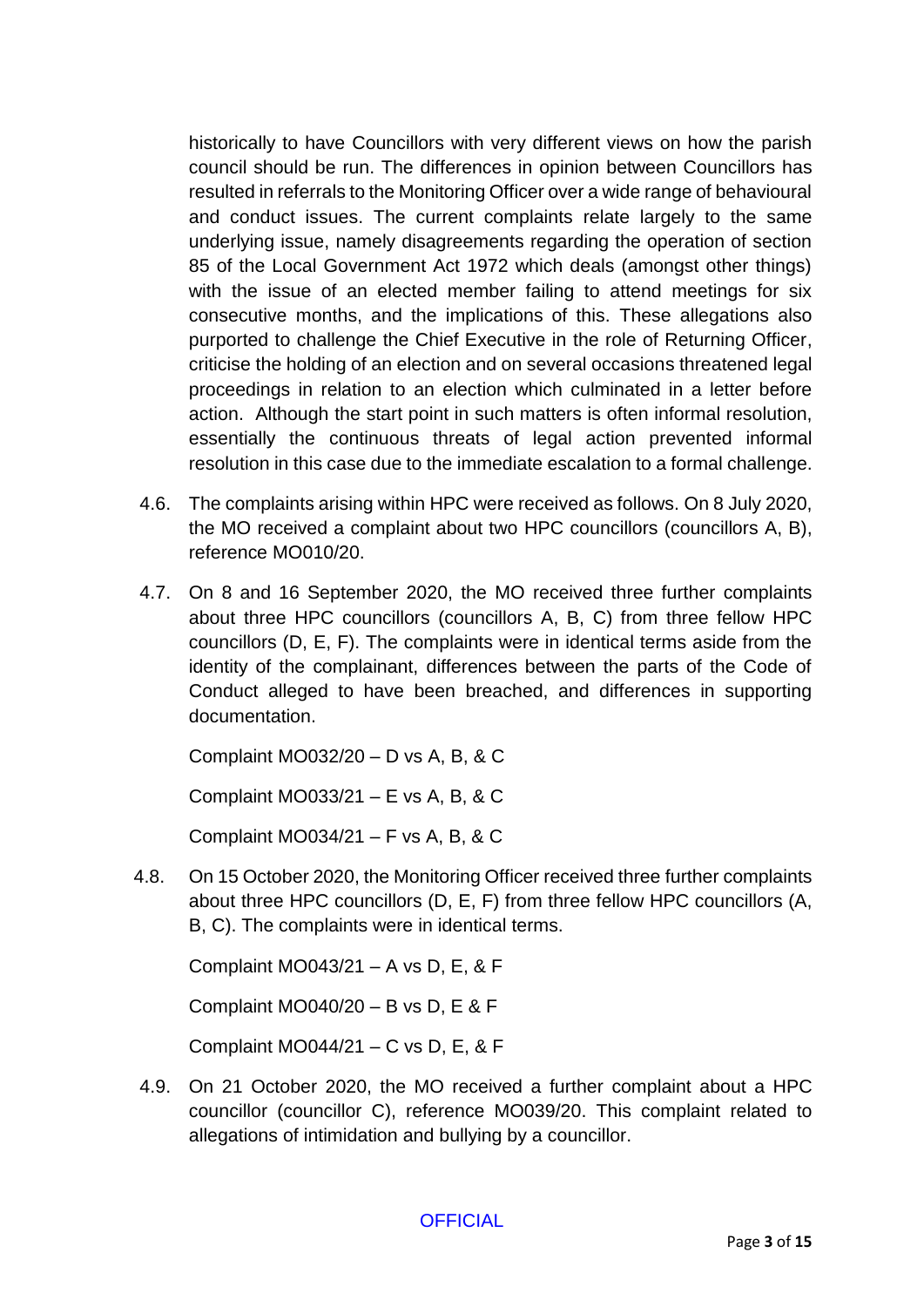- 4.10. In accordance with adopted procedure, all the above complaints were reviewed by the MO Team in accordance with the agreed process upon receipt. In each case, given that the criteria appeared to have been met, the complaints and supporting information were compiled and referred to an Independent Assessment Meeting in order to consult with the Council's Independent Person before deciding a course of action in each instance. These meetings took place on 18 September 2020 and 16 November 2020, and the MO decision in relation to all the above complaints was that they should be referred to a single external investigator for investigation because of the complexity and the nature of the allegations. This referral was made to Bevan Brittan LLP.
- 4.11. An external investigator is appointed only when required, and the requirement is triggered by several factors.
	- Capacity the Monitoring Officer's Team is primarily designed to respond to 82 Cheshire East councillors. It works on the premise that Councillors in general wish to uphold good behaviour, will cooperate with the process and will engage in a constructive way. This service is extended by statutory obligation to all town and parish councils within the Borough Council's area. The service provides a standards regime for 108 town and parish councils. Town and parish councils are also supported through their association, Cheshire Association of Local Councils (ChALC), with Cheshire East resources being engaged when early resolution has not worked. Again, this process presupposes a level of cooperative engagement. In this case prior to the social media interest, the volume and frequency of complaints would have left the service unable to support other Councils and **Councillors**
	- Complexity the complexity and serious nature of the complaints. In this case the complaints ranged from election offences, fraud, financial impropriety, to poor behaviour, and were expressed in language of significant gravity. In this case nearly every councillor complaint was expressed in terms of substantive allegations of unlawful behaviour which required careful and expert consideration (none of which materialised into a substantive issue). The complaints also crossed multiple disciplines, and even if not complex required technical expertise to be obtained.
	- Conflicts of interest with Cheshire East Council itself. This manifested itself primarily in the election arena with a multiplicity of complaints and challenges to the Returning Officer and electoral process. These 'complaints' against Cheshire East Council were articulated in terms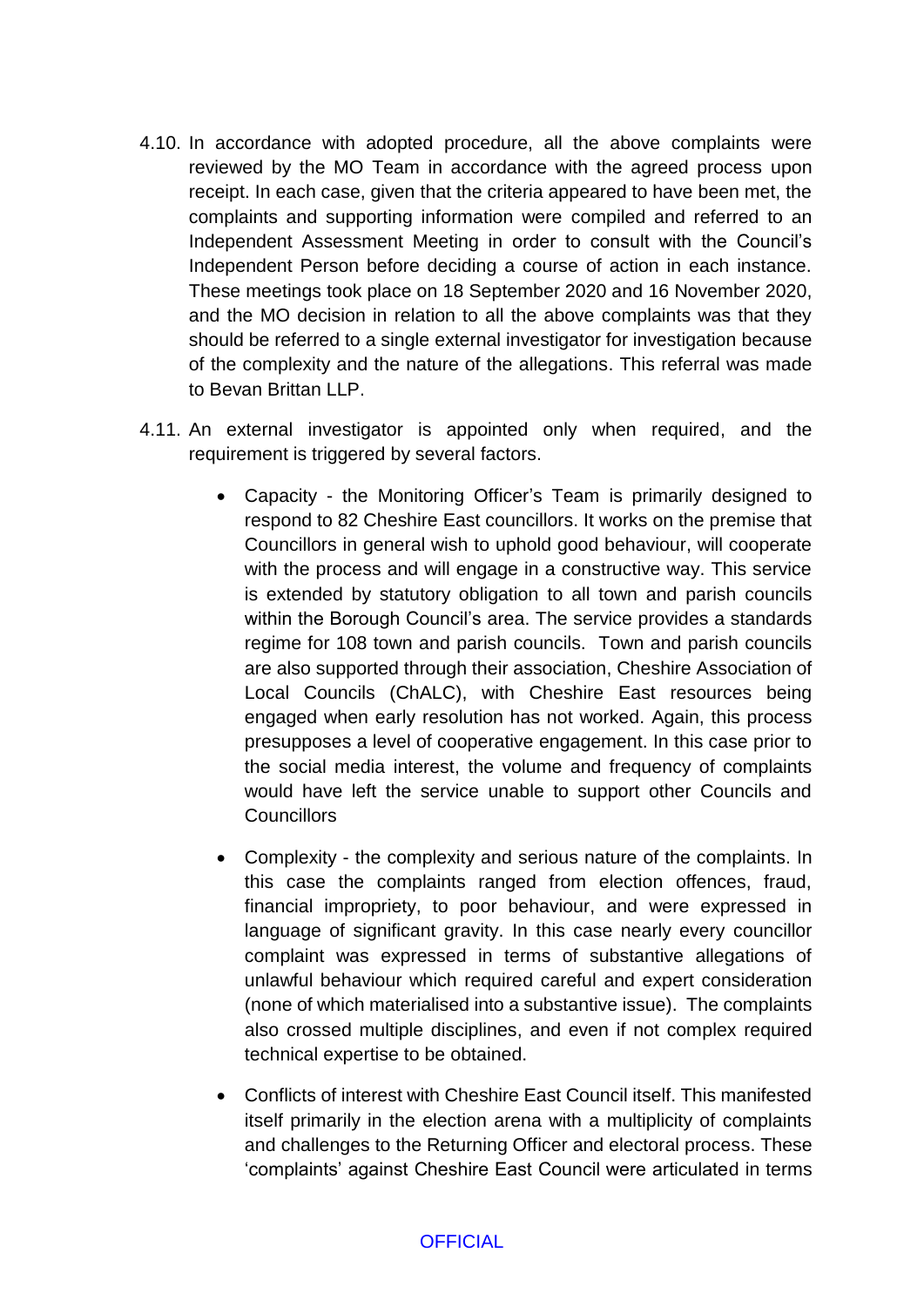of threatened legal proceedings and were intertwined with the behaviour complaints. A further conflict of interest also arose as some members of HPC complained about the Monitoring Officer and their staff. Essentially either complaints or threats of litigation had been made in relation to the majority of the internal resource available. It should also be noted that further complaints were made against the independent investigators.

- Additionally, over several years, previous attempts to resolve issues using internal resources had failed, and it was hoped that an objective or independent view may facilitate early resolution. Where potential litigation is threatened, whether against individuals or the Council, staff or third parties may be also be perceived to have an interest in the outcome.
- 4.12. The independent investigation into the above complaints resulted in three separate investigation reports dated 30 May 2021.
- 4.13. The first investigation report, in relation to the complaint received on 8 July 2020, concluded that both subject members had potentially conducted themselves in breach of the provisions of the Members Code of Conduct relating to Objectivity, Openness, Leadership, and Respect for others.
- 4.14. The second investigation report, in relation to the complaints received on 8 and 16 September 2020 concluded that all three subject members had potentially conducted themselves in breach of the provisions of the Members Code of Conduct relating to Objectivity, Openness, Leadership, Respect for others.
- 4.15. The investigator notes in this second report that the Subject Members did not initially agree to come forward for interview. The investigator provided a firm deadline by which interviews must be conducted (29 January 2021), however it was not until 2 March 2021 that interviews were able to be conducted with 2 of the 3 subject members. A third subject member did not engage by way of interview at all.
- 4.16. The third investigation report, in relation to the complaints received on 15 October 2020, concluded that all three subject members had not breached of the provisions of the Members Code of Conduct relating to Objectivity, Leadership, Respect for others, Information, or Bullying. The investigators report did however note *"that the subject members, as well as all other members of the Council, might benefit from appropriate advice and training in relation to ethical standards and the management of employment issues."*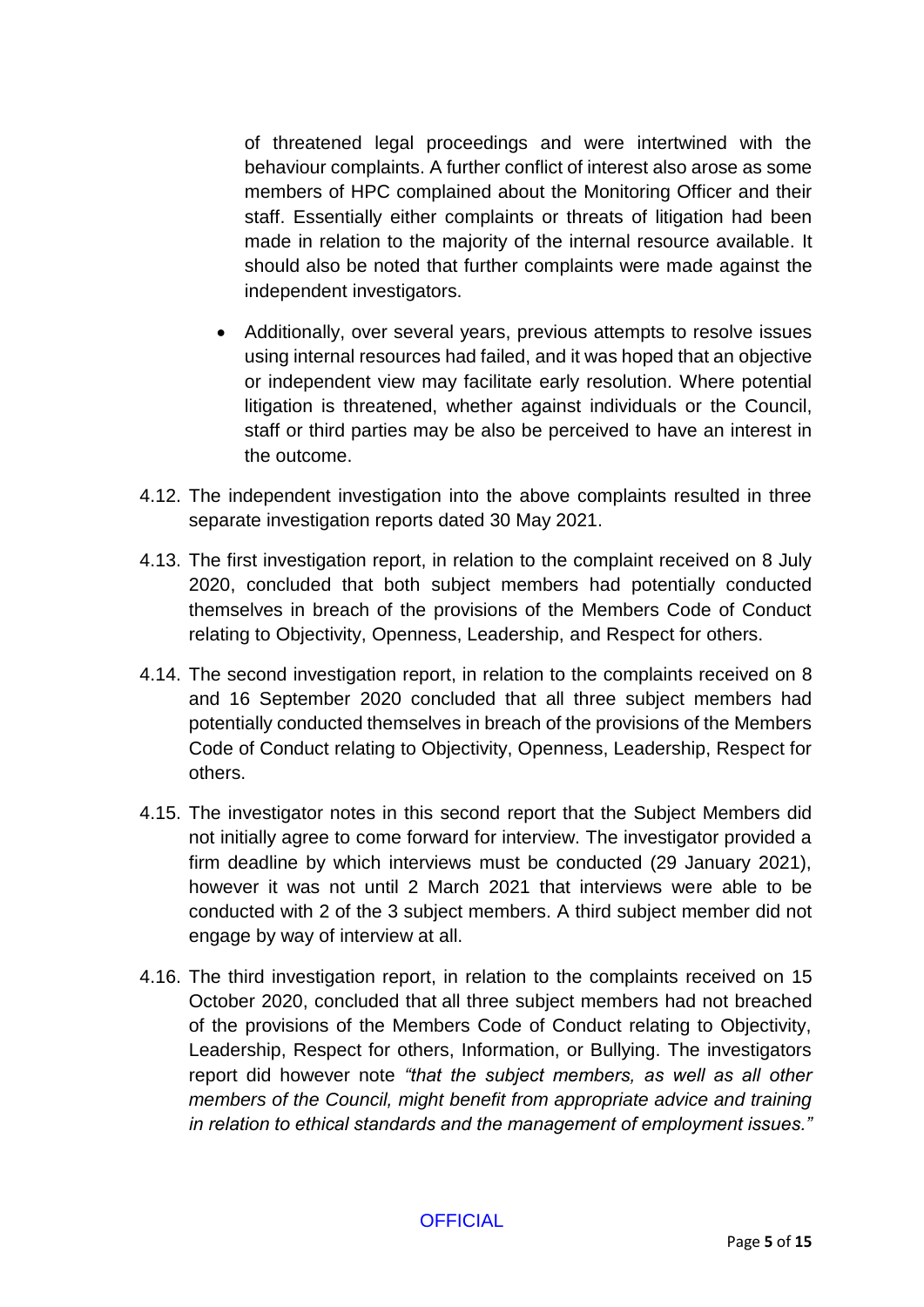4.17. The final complaint referred for investigation (received 21 October 2020) was investigated and the findings were added to the first investigation report as there was a high degree of similarity. The conclusion reached by the investigator was that the subject member (councillor C) had potentially conducted themselves in breach of the provisions of the Members Code of Conduct relating to Leadership, Respect for others, and Bullying.

## 4.18. **Complaints arising in December 2020 –**

- 4.19. The Monitoring Officer received a large number of complaints about HPC councillors in relation to two virtual meetings which took place on 10 December 2020 via Zoom (the majority of complaints from members of the public arose much later after an edited version of the meeting was publicised in social media). The meetings were an extraordinary meeting of the Council's Planning and Environment Committee, and an extraordinary meeting of the full Council. Both meetings were facilitated by the Cheshire Association of Local Councils (ChALC) in the absence of the permanent HPC clerk.
- 4.20. In accordance with adopted procedure, all the above complaints were reviewed against set criteria by the MO upon receipt. In each case, given that the criteria appeared to have been met, the complaints and supporting information were compiled and referred to an Independent Assessment Meeting before deciding a course of action in each instance. The MO decision in relation to all the above complaints was that they should be referred to an external investigator for investigation.
- 4.21. Section 28(4) of the Localism Act 2011 requires the investigation to follow the procedure adopted by the Council. Given that the external investigator appointed in relation to the earlier complaints had the benefit of the wider context, and in the interests of expediency and cost, it was decided the same investigator should be appointed to investigate these new matters.
- 4.22. The independent investigation into the above complaints resulted in three additional separate investigation reports dated 27 May 2021. The reports contain multiple recommendations and conclude that all three subject members had potentially conducted themselves in breach of the provisions of the Members Code of Conduct relating to Objectivity, Openness, Leadership, Respect for others.
- 4.23. The reports were provided to the Sub Committee for adjudication. Due to the resignations of the subject Councillors prior to the Sub Committee hearing none of the reports have been considered by the Audit and Governance Sub Committee and no formal findings made against any Councillor.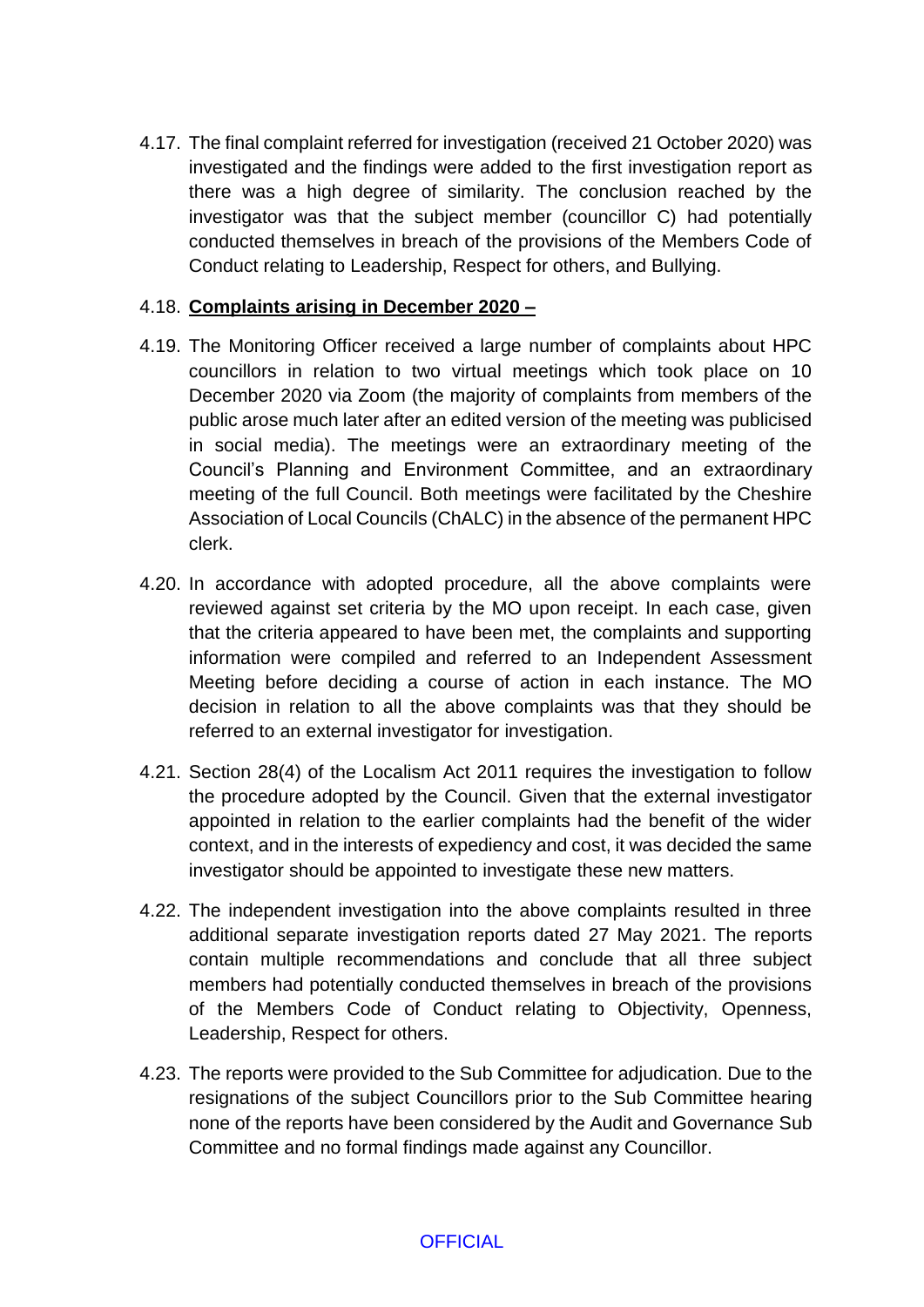4.24. A total of six reports had to be produced, the later reports having substantial supporting documentation in excess of 100 pages each to deal with variety of complaints made, involving 6 councillors.

## **5. Post investigation**

- 5.1.In accordance with adopted procedure, each investigation report was reviewed on receipt by the MO in consultation with the Independent Person. On 16 June, the Monitoring Officer issued Determination Notices to all three subject members who had been found potentially in breach of the Code, confirming the course of action to be taken in relation to each complaint. Two of the three subject members resigned from office, and it was accordingly not possible to pursue these matters against former councillors. The remaining complaints would be directed to a Hearing Sub-Committee meeting.
- 5.2.During the final stages of investigation, and following receipt of the draft investigation reports, a number of complications arose which prolonged the process and increased the total cost. These include:
	- 5.2.1. The sequential resignation from office of all three subject members destined to attend a Hearing Sub-Committee, over a prolonged period of time as the Hearing Sub Committee approached.
		- a) Councillor A resigned during the latter stages of the investigation process as the draft report was substantially completed.
		- b) Councillor C purportedly resigned during the investigation process in March 2021. The resignation was however misdirected and of no effect. Confirmation of correctly tendered resignation was not received for some time, but it was necessary to continue with the outstanding investigations in the intervening period.
		- c) Councillor B resigned after the finalised reports had been provided prior to the third rearranged Sub Committee hearing. The previous hearings having been changed upon the subject member's request.
	- 5.2.2. Following each resignation from office, extensive combined investigation reports and numerous supporting documents required review and redaction to ensure no former councillor information was disclosed inappropriately. The reports and appendices extended to over 1000 pages in total.
	- 5.2.3. The investigation process itself was characterised by repeated and prolonged delays. For example, insistence on revisiting, repeatedly and in detail over the course of approximately two months, matters falling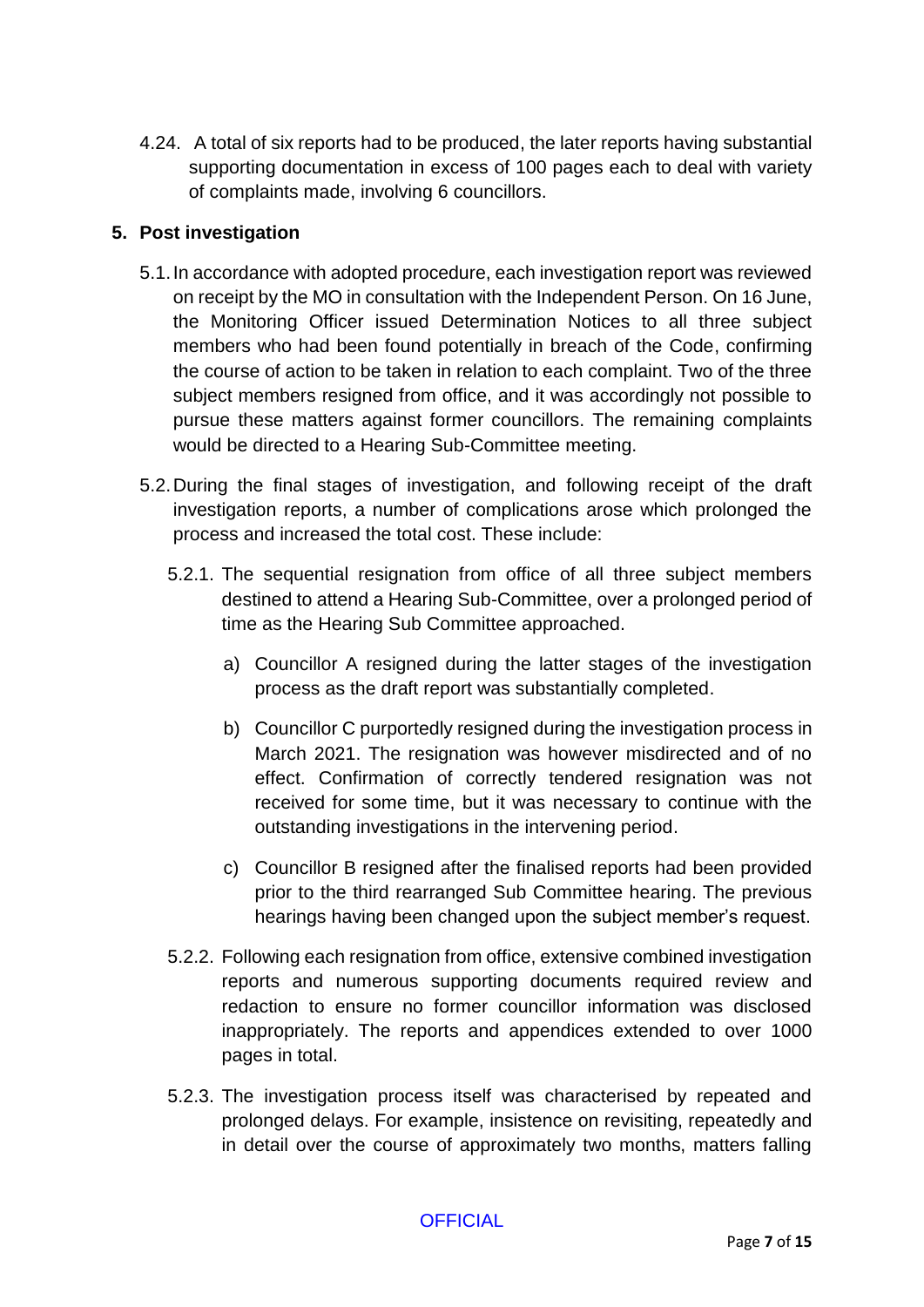outside the scope of the investigation (namely section 85 of the Local Government Act 1972) or a refusal to engage at all.

- 5.2.4. On 25 November 2020, the Monitoring Officer wrote to HPC with reference to a large number of complaints and referrals received about the conduct of HPC councillors, fundamental issues of poor governance, unlawful decision making, and the role of the Returning Officer appointed by Cheshire East Council. The letter sought to clarify the position and assist HPC, and was subsequently published to the HPC website. The publication of the letter generated numerous complaints and representations both about the content and publication of the letter and the actions of Cheshire East Council officers, predominately from councillors B and C.
- 5.2.5. By letter dated 8 February 2021, councillors A, B, C wrote to the Council threatening Judicial Review of various matters related to the operation of section 85 of the Local Government Act 1972 which had underpinned the initial tranche of councillor complaints. The Council was obliged to engage further independent legal representation to compile a response to the threatened claim. This was arranged and a response dispatched to the claimants.
- 5.2.6. By further letter, councillor C made a number of very serious allegations of financial impropriety. Due to the nature of these allegations, it was incumbent on the Council to liaise with the Police and audit (to whom the allegations had also been made). It was established that there was no foundation whatsoever to these allegations, however they served to delay the process and incur additional costs.
- 5.2.7. Further separate allegations were made by councillor C regarding the perceived illegality of an electoral process. Again, the Council was obliged to consider these in detail, and again they were found to have no foundation.
- 5.2.8. Numerous letters and emails of complaint from subject members in the above matters challenging the Council and its officers and the conduct of the code of conduct investigation process. The independent investigator was, as the matters were concluding, also subject to complaints which necessitated resolution. The nature and the manner in which the complaints were expressed resulted in the external investigators firm engaging their own staff protection protocols. This has included complaints to external statutory bodies such as Information Commissioner and professional associations.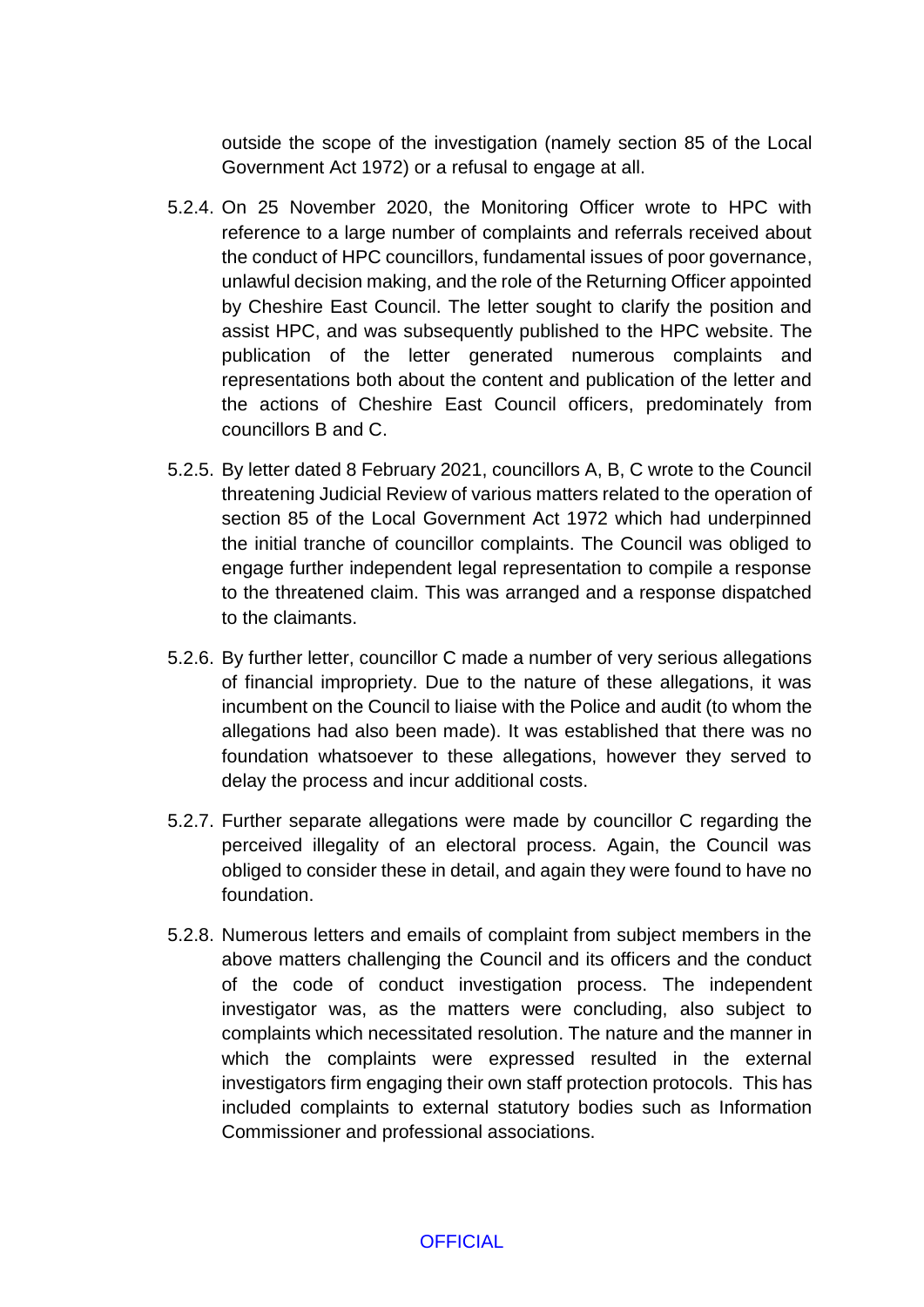5.2.9. There continue to be information requests, complaints and correspondence from former HPC councillors on the same issues that were subject to investigation. Additional correspondence continues to be received relating to ongoing potential litigation and complaints against Cheshire East Council officers.

#### **6. Recommendation following investigations**

An authority must have an effective, fair, impartial, and transparent complaints and investigation procedure, in which both councillors and the public can have confidence.

#### Timeliness:

- 6.1 In the current case complaints had been made over many years culminating in the recent circumstances and which manifested themselves in a multiplicity of complaints over a wide range of issues. The Council must adopt a process to investigate complaints and then must follow the process. The recent series of reports arose from complaints in September 2020 and resulted in the first reports being available in May 2021. In normal circumstances 8 months would be an excessive period of time and potentially prejudicial to a fair outcome. In this case given the current process, complexity, volume of complaints and given the level of cooperation and engagement, the committee may conclude 8 months is proportionate. A clearer, simpler, more succinct and transparent process may facilitate both timeliness and fairness. The issue of cooperation and engagement and what happens if subject members do not engage should also be clarified in the new process.
- 6.2 The delay between May 2021 and November 2021 of 6 months relates solely to trying to arrange and agree the process to set committee hearings. Whilst the Monitoring Officer has the power under current legislation to investigate and make decisions on allegations, it is not suggested that Councillors are excluded from the hearing process. The Monitoring Officer in consultation with the Independent Person and chair of Audit and Governance Committee should publish clear criteria for any councillor-to-councillor complaint, and any complaint involving only councillor and officers. Complaints from the public or of such seriousness they should be considered by committee should be progressed expeditiously; arbitrary imposition of dates would be unfair but significant savings in time and cost could be made by a robust approach to this element in the new process. It is suggested that no more than two hearing dates occur in any investigation.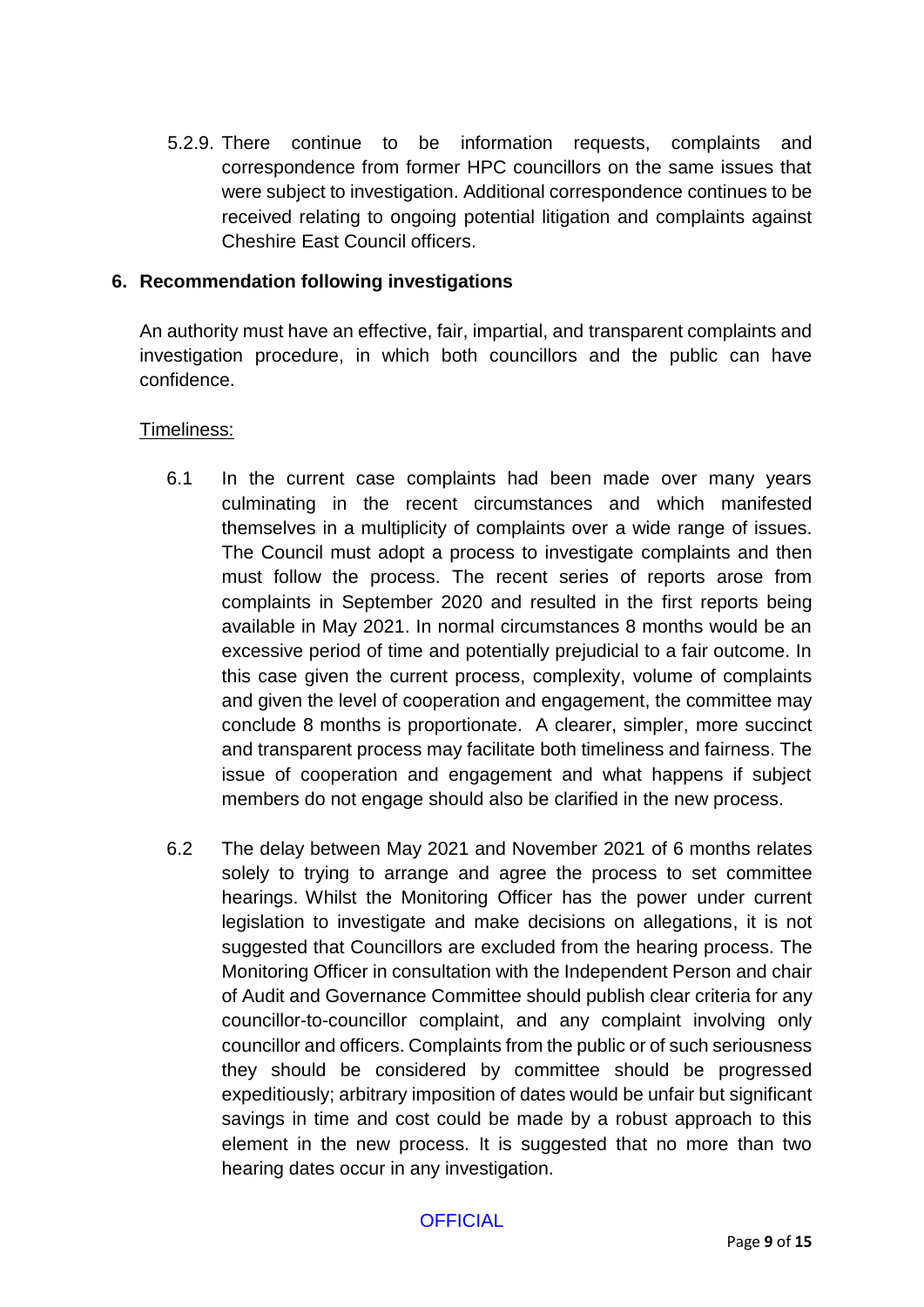### **Proportionality**

- 6.3 An investigation process needs to be proportionate and fair. The process must have an independent element as a check on the impartiality of decision-making. The more significant the likely sanctions that can be imposed, the more robust the independent element needs to be in order to safeguard the fairness of the process. The allegations in this case were of an extremely serious nature and if accepted, likely to invoke sanctions. In this case our independent oversight is provided by the independent person.
- 6.4 The committee may be satisfied that the process is fair, but proportionality also applies to the reasonableness of the resources used as against potential sanction. This investigation has cost £85,716. The annual precept for Handforth Parish Council is £85,000. Although the process is undoubtedly fair it is arguable it is not proportionate in respect of cost against potential sanction.
- 6.5 The Cheshire East Council is statutorily obliged to undertake this role for town and parish councils. The cost of investigations into poor behaviour even when proven to have occurred cannot (in whole or part) be recovered from those councils. This cost is equivalent to employing a social worker to support a family in need.
- 6.6 It is suggested that following best practice as suggested in the Local Government Ethical Standards Review January 2019 that Cheshire East revise, adopt and publish a clear robust public interest test. For example, Article 10 of the European Convention on Human Rights states that "everyone has the right to freedom of expression", although this right is not absolute, and is subject to "such formalities, conditions, restrictions and penalties as are prescribed by law and are necessary in a democratic society…for the protection of the rights and interests of others".
- 6.7 In Heesom v Public Service Ombudsman for Wales, the application of Article 10 to local councillors, taking into account judgments by the European Court of Human Rights found that "Article 10 protects not only the substance of what is said, but also the form in which it is conveyed. Therefore, in the political context, a degree of the immoderate, offensive, shocking, disturbing, exaggerated, provocative, polemical, colourful, emotive, non-rational and aggressive, that would not be acceptable outside that context, is tolerated." It added that politicians, including councillors, have "enhanced protection as to what they say in the political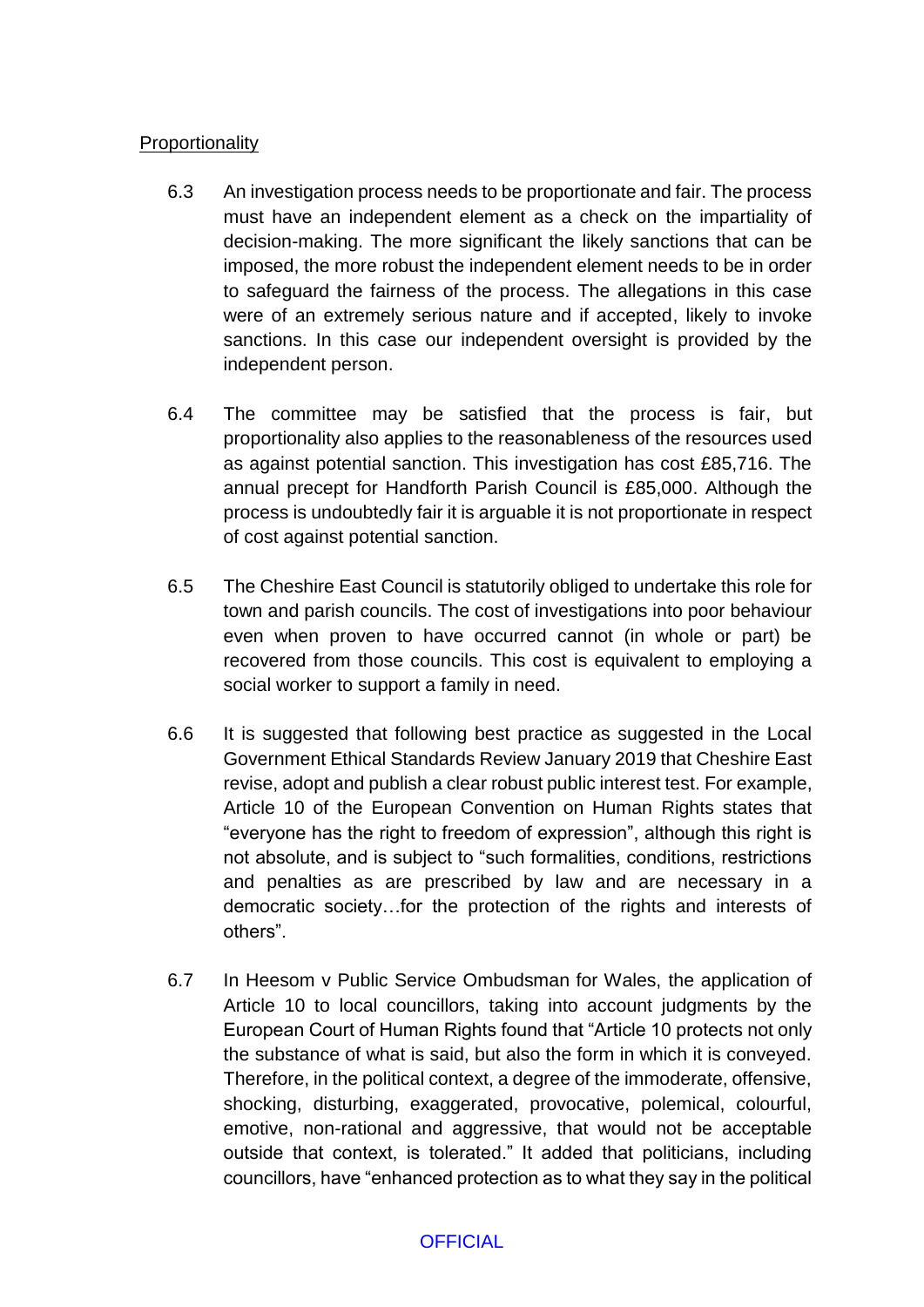arena" but by the same token are "expected and required to have thicker skins and have more tolerance to comment than ordinary citizens".

- 6.8 This extends to "all matters of public administration and public concern including comments about the adequacy or inadequacy of performance of public duties by others" but do not extend to "gratuitous personal comments". We should be clear about the bar necessary to consider and investigation on councillor-to-councillor complaints.
- 6.9 The current process also significantly favours confidentiality over transparency. The underlying policy consideration in respect of councillor conduct is simply the public have the right to know about the behaviours of the councillor they voted into office. When complaints are made, and unless there is good reason otherwise, in all councillor-tocouncillor complaints if a complaint is accepted and determined, the decision to investigate should be published and where individuals cease to be in office any information, draft report etc available at that point should be available for inspection.

## Conflicts of Interest

6.10 A clear approach to conflicts of interest created by complaints and proposed litigation against officers and investigators should be created and published. It is not appropriate for participants in the process to be able to 'select by complaint' those individuals they are prepared to engage with.

#### 7. **Hearing Sub-Committee**

- 7.1. The remaining complaints pertaining to subject members who were still in office were directed to the Hearing Sub-Committee for consideration.
- 7.2. In accordance with the Council's adopted procedure, a series of pre-hearing meetings were held virtually to consider the practical aspects of the hearing process, ahead of the actual hearings.
- 7.3. A total of 7 pre-hearing meetings were held, largely due to the ongoing need to amend arrangements and for the Monitoring Officer to issue further directions.

| 14 June 2021 | Training / Briefing for Sub-Committee, 2 hours |
|--------------|------------------------------------------------|
| 17 June 2021 | Hearing arrangements, follow up meeting        |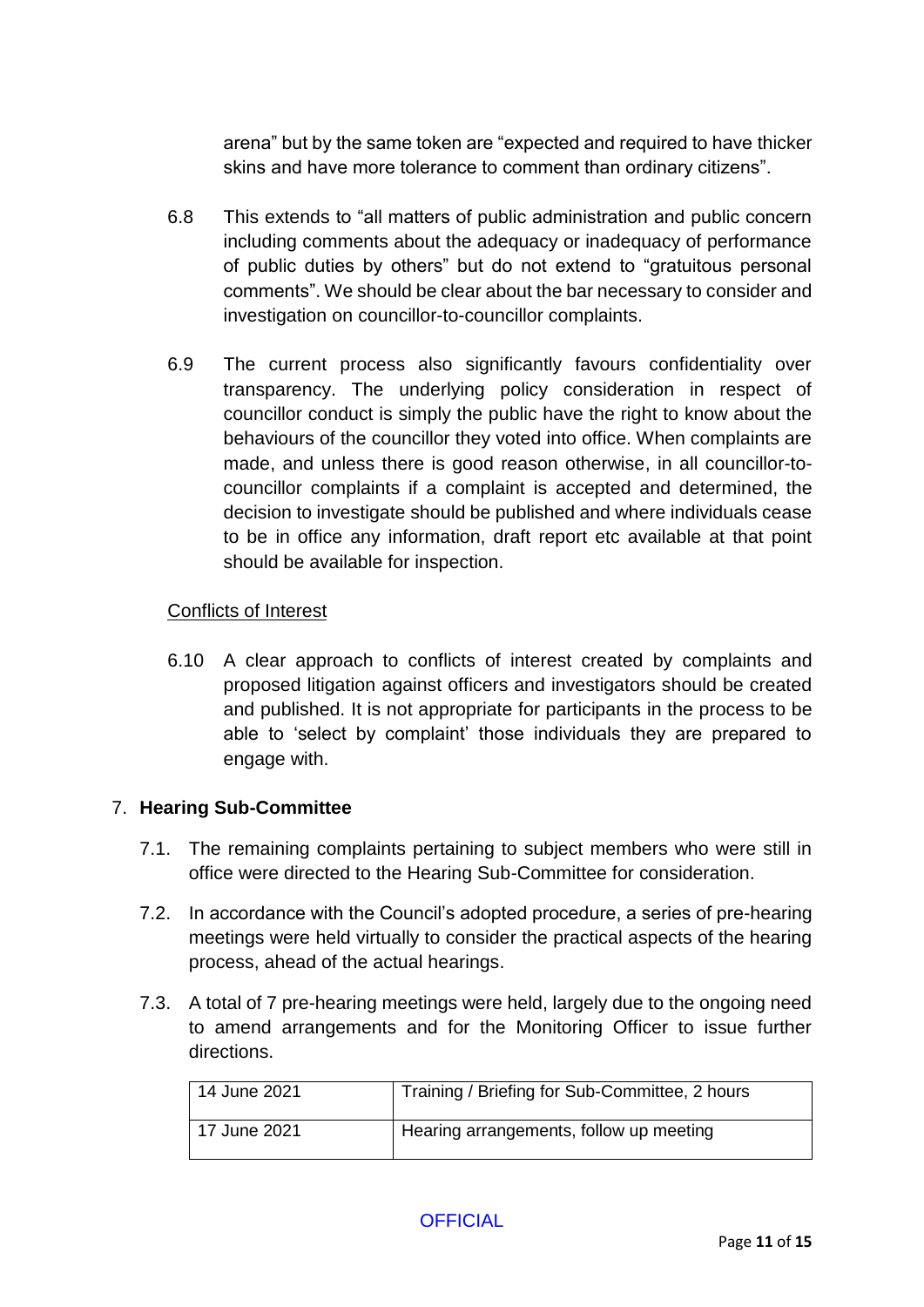| 23 June 2021      | Pre-hearing meeting                                                     |
|-------------------|-------------------------------------------------------------------------|
| 28 June 2021      | Continuation of 23 June                                                 |
| 26 August 2021    | Pre-hearing meeting                                                     |
| 15 September 2021 | Pre-hearing meeting                                                     |
| 11 November       | Meeting following cancellation of last formal Sub-<br>Committee meeting |

7.4. A total of 4 formal Hearing Sub-Committee meetings were scheduled, all of which were deferred or aborted for the following reasons:

| 30 June 2021     | Postponed on<br>subject<br>member<br>request | First scheduled date, arranged 15<br><b>June 2021</b>                             |
|------------------|----------------------------------------------|-----------------------------------------------------------------------------------|
| 8 September 2021 | Cancelled                                    |                                                                                   |
| 1 October 2021   | Cancelled                                    | Replaced<br>by hearing<br>ʻon<br>the<br>papers' to be held on 11 November<br>2021 |
| 11 November 2021 | Cancelled                                    | Final subject member resigned                                                     |

## **8. Costs**

- 8.1. The costs associated with this long running matter comprise two separate elements – the direct and quantifiable costs incurred with external service providers, and the indirect internal costs incurred in terms of member and officer time expended.
- 8.2. There is no distinction made in terms of internal or external costs incurred between the first set and the second set of complaints outlined above. In both cases, the MO was obliged to progress each set of complaints through the Council's adopted procedure and ultimately refer for investigation. The complaints, although separate, were taken through the process together and were investigated together.
- 8.3. Because of the number and nature of the complaints, the amount of time that would need to be committed to investigating six individual councillors against a complicated factual matrix, and due to the various ongoing challenges and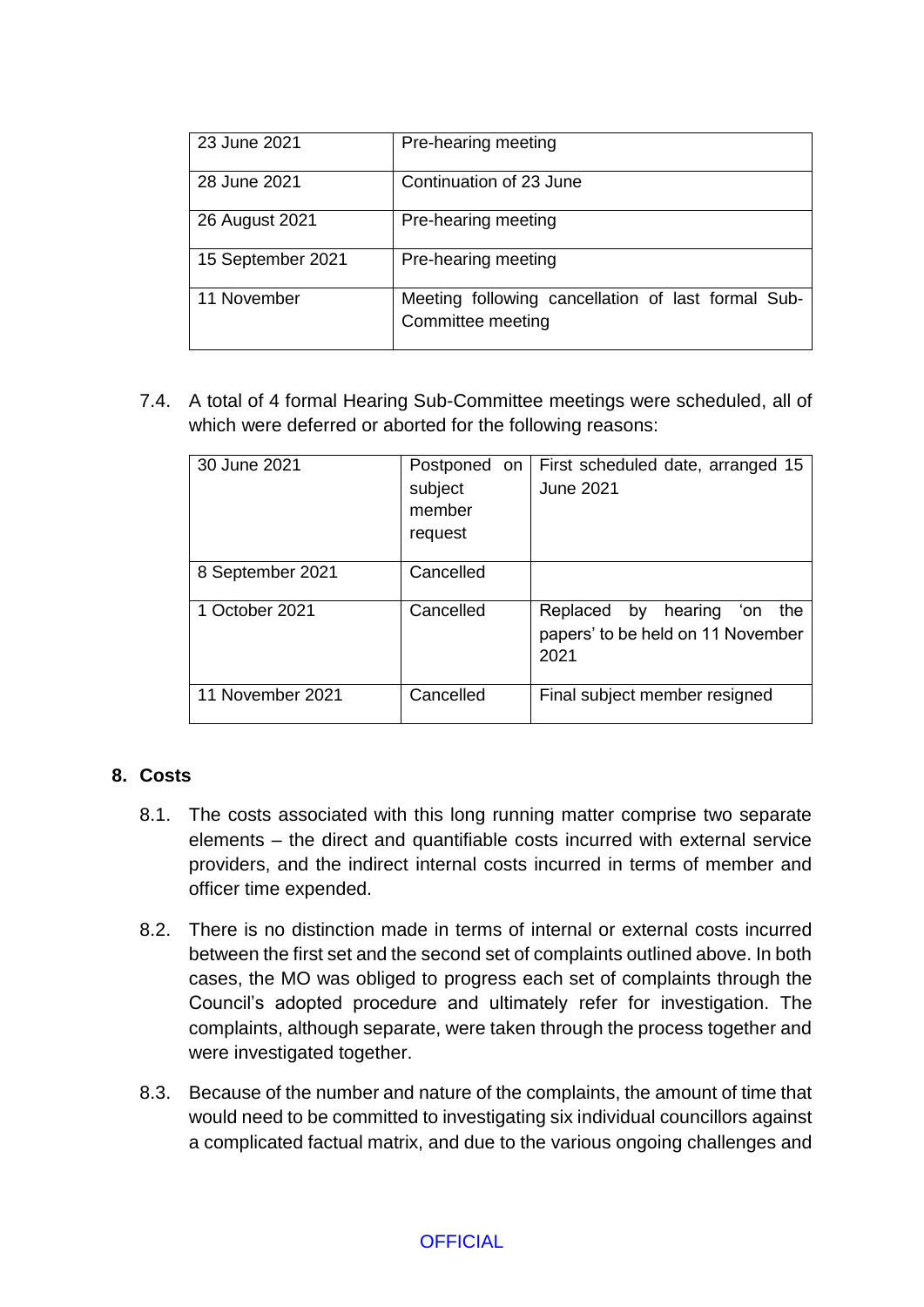complaints raised about the Council and its officers during the process, the decision was taken to appoint an external investigator.

- 8.4. As each set of complaints was investigated separately but simultaneously, and the same external investigator and independent advisor appointed, all invoices for external work completed were combined.
- 8.5. The external costs incurred in relation to the external investigations, independent legal advice to the Sub Committee, and dealing with threats of Judicial Review total £85,716 (incl VAT).
- 8.6. In addition to the external costs, there are a number of internal costs that have been incurred in the progression of these complaints. Councillors appointed to the sub-committee were obliged to spend many hours preparing for and attending pre-hearing meetings and aborted hearings. An estimate would be approximately 30 hours spent by each councillor on reading and preparation and a similar amount of time again spent on pre-hearings.
- 8.7. Officer time spent on administering these complaints, which includes briefings, preparation for meetings and hearings, attendance at hearings, dealing with correspondence, dealing with judicial review and complaints. These officer related costs total more than £10,000 based on a standard blended charge rate.

## **9. Implications of the Recommendations**

#### 9.1. **Legal Implications**

- 9.1.1. The Monitoring Officer of the principal council (Cheshire East Council) is deemed to be the Monitoring Officer for the purposes of the Code of Conduct and register of interests for the parish or town councils in the area of the principal Council.
- 9.1.2. The Local Government and Housing Act 1989 requires adequate resources to be made available to fulfil that role of Monitoring Officer.
- 9.1.3. Conflicts of interests arise in this case when multiple complaints are made not just between parish Councillors, but also when complainants propose litigation and make complaints against the principal council and its officers and against the independent investigator. Where substantial conflicts of interests are created by the complainants an independent report must be sought.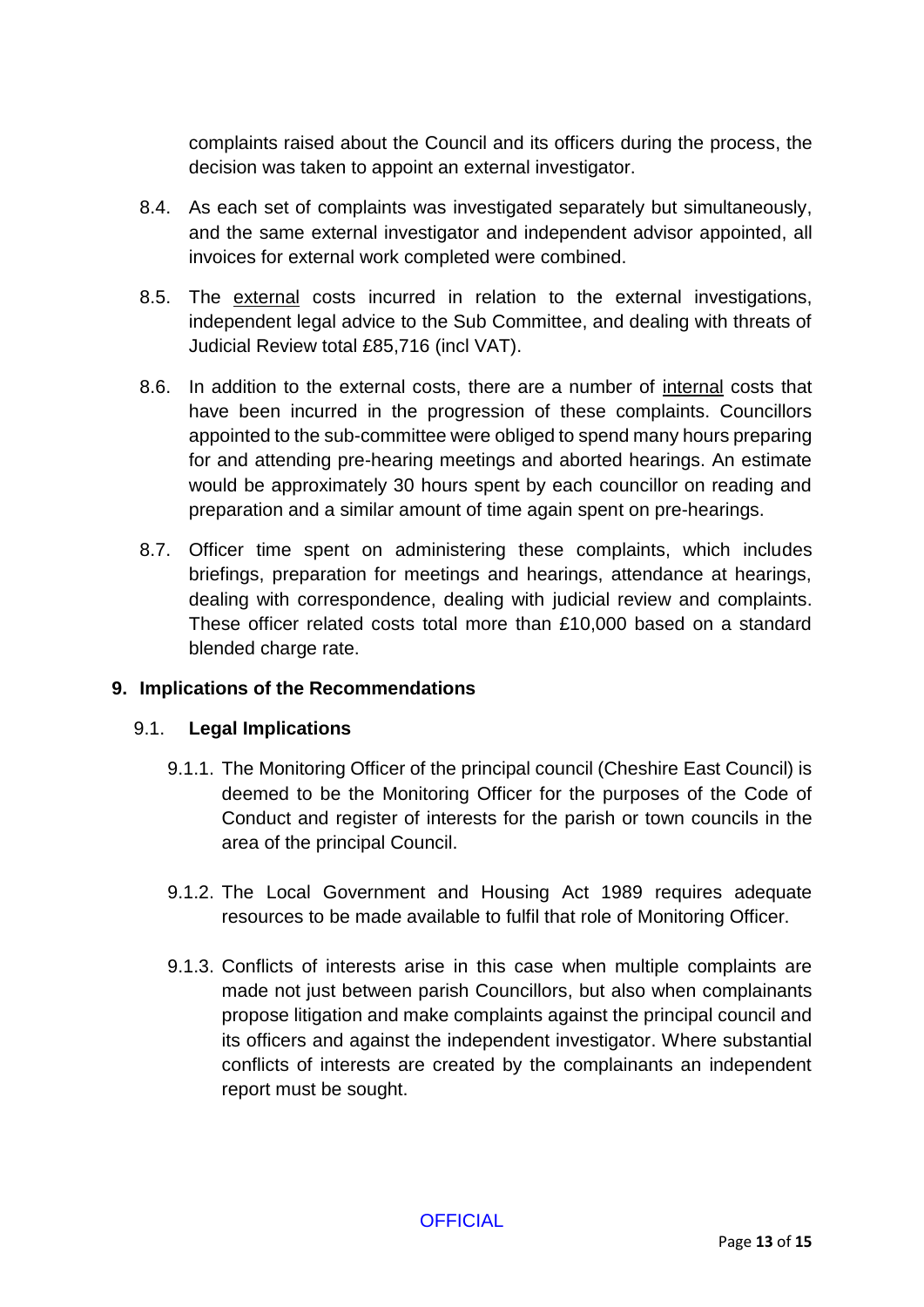## 9.2. **Finance Implications**

- 9.2.1. The financial implications arising from the matters outlined in this report are as noted within the body of the report.
- 9.2.2. Section 5 of the Local Government and Housing Act 1989 requires adequate resources to be made available for the purpose of resolving councillor code of conduct complaints. The cost of investigation and committee hearings cannot be recharged to the town or parish council. The cost of training recommended should be paid by the town or parish council and may be provided by the principal council or other external provider if the recommendation for training is agreed.
- 9.2.3. The cost of the independent investigation, cancelled meetings, reports, preparation for committees etc into the multiple cross complaints involving 6 Councillors is £85,716.00. This is funded by Cheshire East Council.
- 9.2.4. The annual Parish Precept for Handforth Parish Council (now styled as a town council) is approximately £85,000 for 2021/22

### 9.3. **Policy Implications**

9.3.1. There are no direct policy implications arising from this report. The review of the Code of Conduct and the procedure will make further recommendations for improvements to be considered at full council

#### 9.4. **Human Resources Implications**

9.4.1. There are no direct human resources implications arising from this report.

#### 9.5. **Risk Management Implications**

9.5.1. There are no direct risk management implications arising from this report.

#### 9.6. **Rural Communities Implications**

9.6.1. There are no direct implications for rural communities.

## 9.7. **Implications for Children & Young People/Cared for Children**

9.7.1. There are no direct implications for children and young people.

#### 9.8. **Public Health Implications**

9.8.1. There are no direct implications for public health.